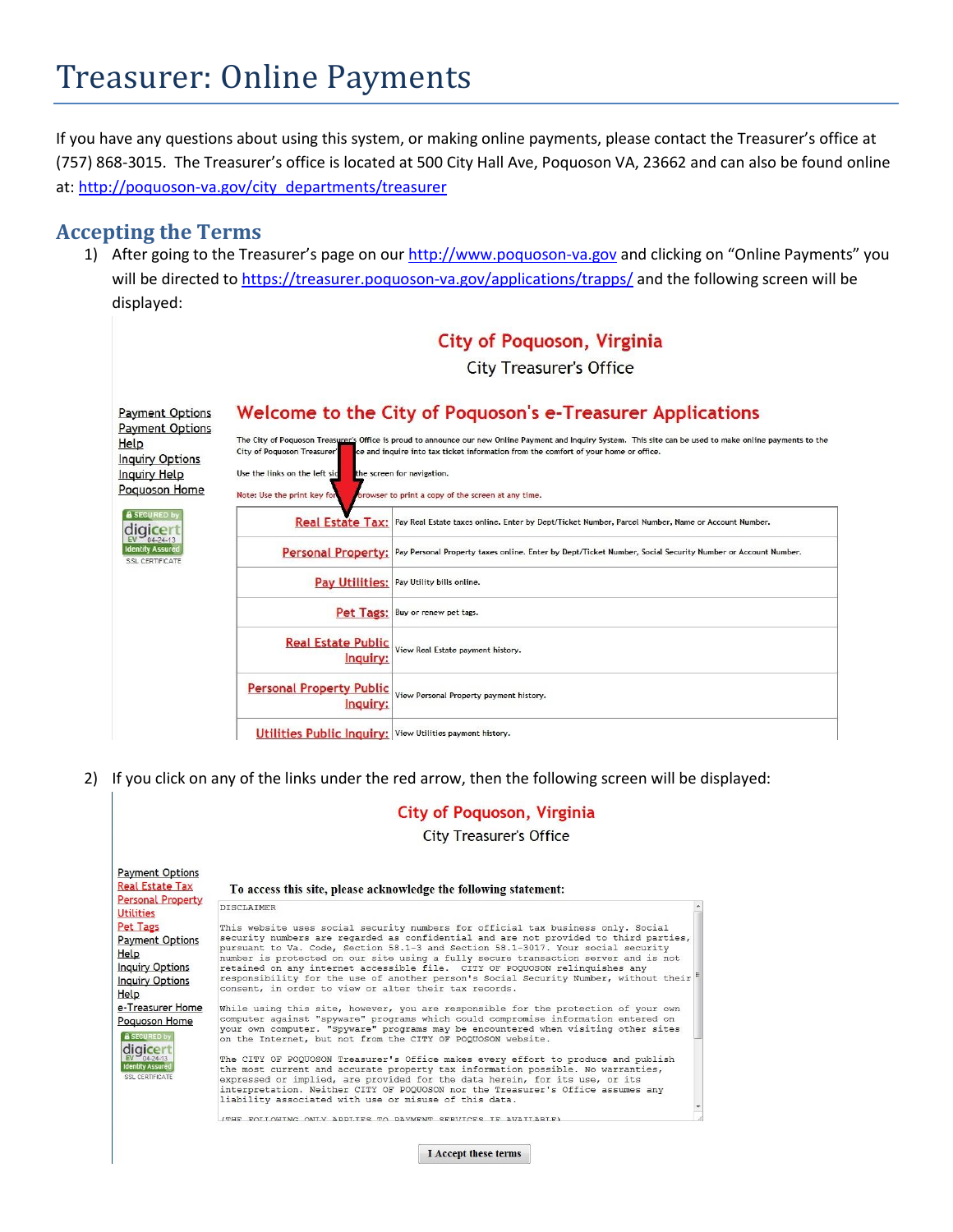3) After reading the statement, and accepting the terms, you will be redirected to the page of the original link that you selected in step 1. If you would like to change your task, then please click on "e-Treasurer Home" along the left hand side and select another option.

## **Access by Pin Number**

1) If you click on "Personal Property Public Inquiry" or "Yearly Personal Property Taxes Paid" a page similar to the following will be displayed:

# **City of Poquoson, Virginia**

**City Treasurer's Office** 



2) On this page you will be able to access records by Pin Number, or create a pin number.

## **Real Estate Tax**

1) After click on "Real Estate Tax" from the e-Treasurer homepage, enter your email address and click "OK".

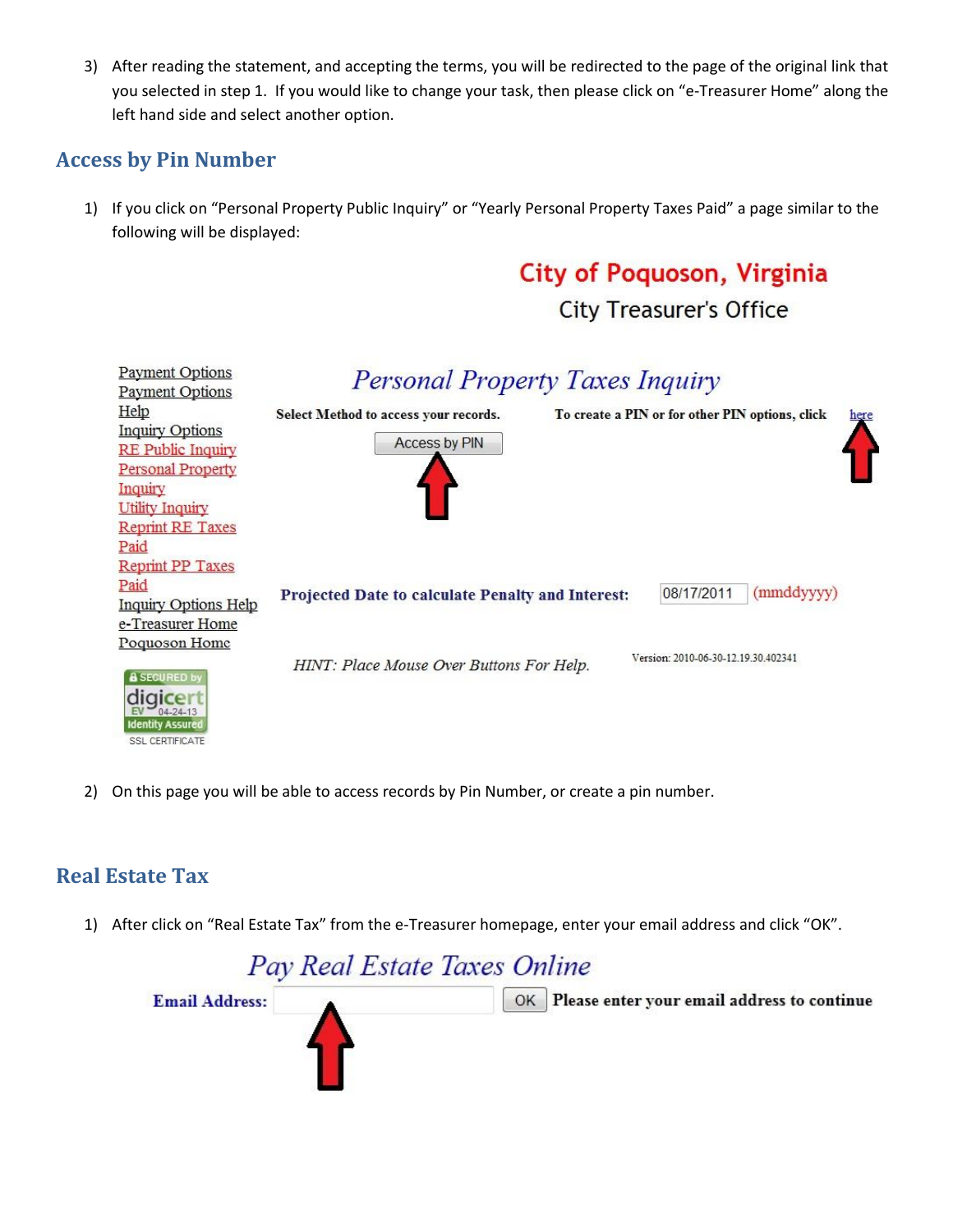2) After entering your email address and clicking the "OK" button, the following screen will be displayed:

## Pay Real Estate Taxes Online

|      | Select method for finding Real Estate taxes |            |                 |
|------|---------------------------------------------|------------|-----------------|
| Name | Account No.                                 | Parcel No. | Dept/Ticket No. |

3) Here you can choose which method you would like to use for looking up real estate taxes. Each of these will be outlined in the upcoming sections.

#### **Real Estate Taxes: By Name**

1) If you choose "Name", then the following screen will be displayed:



2) You can enter the Full Name, or just the Last Name for faster results and then click on the "Search" button.

#### **Real Estate Taxes: By Account No.**

1) If you choose "Account No.", then the following screen will be displayed:



2) Here you can enter the Account Number and then click on the "Search" button.

#### **Real Estate Taxes: By Parcel No.**

1) If you choose "Parcel No.", then the following screen will be displayed:

|                  |                      |    |  |  | Ensure correct number of blanks are entered. |
|------------------|----------------------|----|--|--|----------------------------------------------|
| Parcel Number: X |                      | XX |  |  |                                              |
|                  | <b>MMMDDIIBBPPPP</b> |    |  |  |                                              |

| Hint: Place Mouse over Text Field for Help |
|--------------------------------------------|
| Search                                     |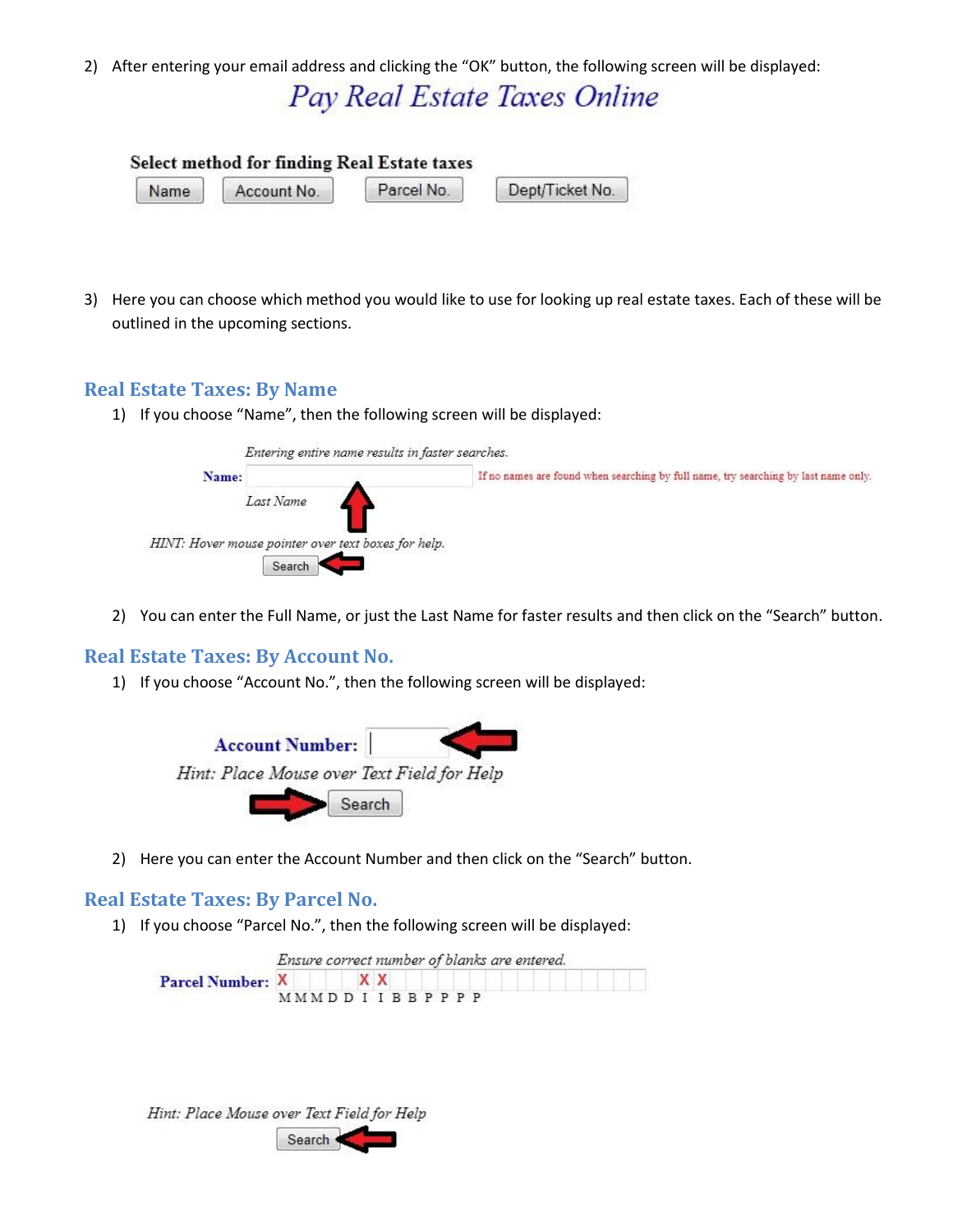2) The red X's were added in this guide to let you know that boxes 1, 6, & 7 should be left **blank**. After entering the parcel number, click on the "Search" button.

#### **Real Estate Taxes: By Dept/Ticket No.**

1) If you choose "Dept/Ticket No.", then the following screen will be displayed:

| <b>Department Number:</b> |  |
|---------------------------|--|
| <b>Bill or Ticket #:</b>  |  |

Hint: Place Mouse over Text Fields for Help Search

2) Here you can enter your department and bill or ticket number and then click on the "Search" button. **Note**: your dept/ticket number can be found on your bill.

## **Pay Utilities**

1) When you choose "Pay Utilities" from the e-Treasurer homepage, the following screen will be displayed:

Pay Utility Bill Online



Version: 2010-07-15-11.56.28.912588

2) Here you can enter in your "Ticket No. or Cust No.", and "Last Name". For "Ticket No. or Cust No." you should enter the pre-fix here and not the entire number (for example if the number is 235-1232, then you should enter "235"). If you are a renter, please enter the Last Name of the property owner.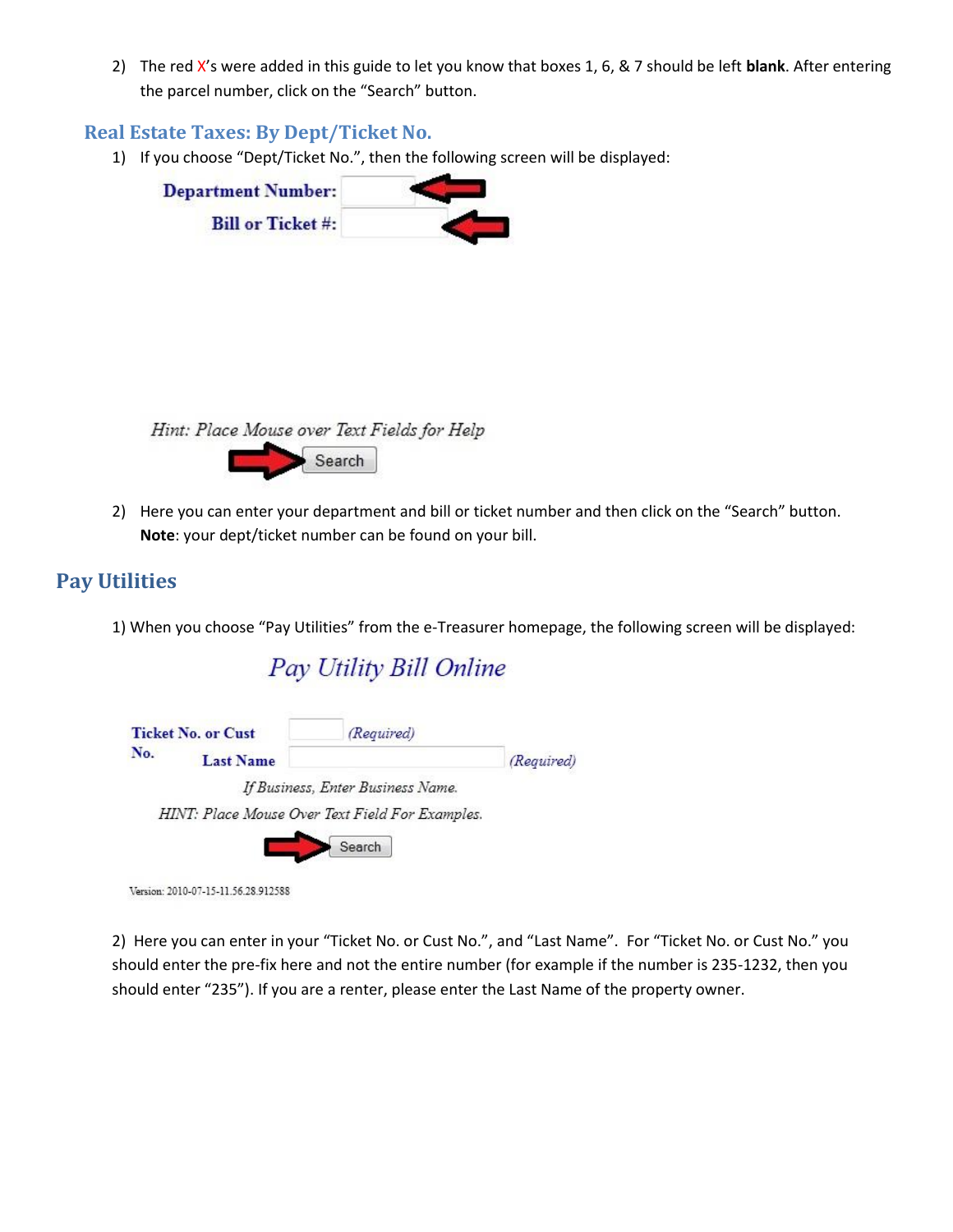3) After clicking the "Search" button, the following screen will be displayed:

| <b>Customer#:</b><br>Name: |         | <b>Bill Date:</b>                   |                          |           |  |
|----------------------------|---------|-------------------------------------|--------------------------|-----------|--|
| Name 2:                    |         |                                     |                          |           |  |
| Address:                   |         |                                     |                          | Location: |  |
|                            |         |                                     |                          | Zip:      |  |
| Serv Addr:                 |         |                                     |                          | Service#  |  |
|                            |         |                                     |                          | Zip:      |  |
| <b>Reading:</b>            |         |                                     |                          |           |  |
| <b>Current</b>             | 30 Days | 60 Days                             | 90 Days                  | Last:     |  |
|                            |         |                                     |                          | Payment:  |  |
| <b>Bill Amount:</b>        |         |                                     | <b>Cert let. Amount:</b> |           |  |
| <b>Cutoff Amount:</b>      |         |                                     | <b>Total Owed:</b>       |           |  |
|                            |         | Enter Amount You Wish To Pay Today: |                          |           |  |

4) Here you will see your customer #, Name, Address, and bill details. You will then be able to return to search, pay another utility bill, or checkout.

## **Pet Tags**

1) From the e-Treasurer homepage, click on "Pet Tags" and the following screen will be displayed:

|                     | Enter 4 digit year and Owner's Last Name then select to renew or license a new tag. |
|---------------------|-------------------------------------------------------------------------------------|
| Year:               |                                                                                     |
| <b>Owner's Last</b> |                                                                                     |
| Name:               |                                                                                     |
| Renew Pet tag       | License New Pet                                                                     |

2) If you choose to license a new pet, the following screen will be displayed: